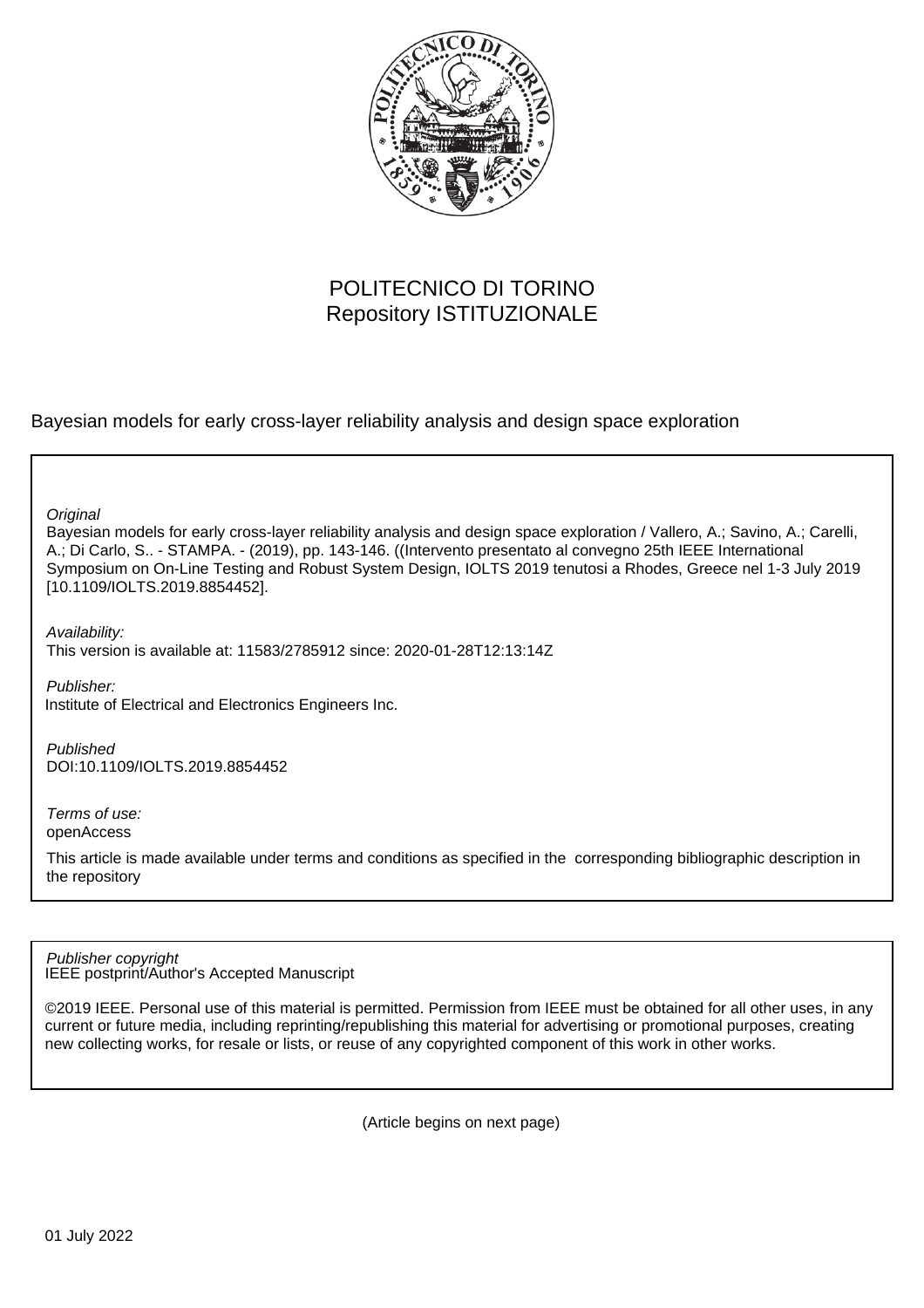# Bayesian models for early cross-layer reliability analysis and design space exploration

Alessandro Vallero, Alessandro Savino, Alberto Carelli and Stefano Di Carlo

*Dipartimento di Automatica ed Informatica Politecnico di Torino* Torino, Italy

Contact: stefano.dicarlo@polito.it

*Abstract*—Designing soft-errors resilient systems is a complex engineering task, which nowadays follows a cross-layer approach. It requires a careful planning for different fault-tolerance mechanisms at different system's layers: starting from the technology up to the software domain. While these design decisions have a positive effect on the reliability of the system, they usually have a detrimental effect on its size, power consumption, performance and cost. Design space exploration for cross-layer reliability is therefore a multi-objective search problem in which reliability must be traded-off with other design dimensions.

Assessing the reliability of a complex system and performing design space exploration in the early phases of the design cycle is a complex task and designers are increasing looking at stochastic models able to provide fast results to quickly drive early design decisions. This paper summarizes some of the results achieved by the authors in more than five years of research in this domain.

*Index Terms*—cross-layer reliability, soft errors, design space exploration, radiations

#### I. INTRODUCTION

Today's computing is a true continuum that ranges from smartphones to mission-critical data center machines, and from desktops to automobiles, with a total market of more than two billion devices per year [1]. We are facing a radical change compared to past business and technical development models. Well defined computing segments (e.g., embedded systems or High Performance Computing) that were driven by separated players and exploited different technologies see now the same solutions and providers acting across all computing segments [1], [2].

Although several design parameters (e.g., performance, power, etc.) have benefited from this continuum of technologies, reliability remains a main issue. Reliability requirements significantly vary across markets and designs, thus creating tensions [3]. Cost-effective techniques to meet varying requirements with the same or derived designs are critical and design reuse across market segments becomes complex. Moreover, the market is not the only factor to consider. The perception of reliability is another key factor. It is not just about the reliability requirements (high, medium, or low), but about consequences of failures and how users perceive the consequences. This creates a context that impacts the design choices.

Several techniques to handle reliability at different abstraction layers have been proposed over the years. At the process layer, transistor architecture/geometry [4], doping details [5]

and FinFET fin height [6] have been extensively explored. At the circuit level, radiation resistant circuits [7], Razor latches [8], [9], tunable replica circuits [10] and LEAP-DICE designs [11] are just a few examples of proposed solutions. At the architecture/micro architecture level, solutions such as parity, Error Correcting Codes (ECC) [12], Triple Modular Redundancy (TMR) [13], lockstep execution [14], and watchdogs [15], [16] are extensively used in commercial products. Eventually, software solutions such as Error Detection by Duplicated Instructions (EDDI) [17], [18], Control Flow Checking [19], [20] and Algorithm Based Fault Tolerance [21] first introduced several years ago are experiencing a new wave of popularity given their simple implementation effort.

However, reliability does not stand alone. There are high costs associated with unreliable products (i.e., field returns, reputation) but also high costs associated with over-designing to provide high reliability (e.g., performance, power, area, etc.) that overall represent the so called reliability tax.

Finding the sweet spot is hard. The questions for the designer today are: *how can we help alleviating the reliability "tax"? Do we really need to protect everything? Do we really need to protect everything all the time? Can reliability mechanisms be re-purposed when not needed?*

In the last years, cross-layer resilience has been referred to as the path to optimal reliability solutions. In a cross-layer resilient system, error management (i.e., detection, diagnosis, reconfiguration, recovery and adaptation) is performed by a combination of hardware and software protection techniques implemented at different layers of the system stack [22]–[26]. Cross-Layer resiliency has the potential to address multiple fault types. It can minimize the reliability "tax" by amortizing it across the system stack. However, despite lot of promises and work done at the academic level, there is still limited impact on the market. Several problems need to be considered to move cross-layer resilience from the research domain to the industrial domain:

- hardware and software vendors have completely different business models and pushing them into a competition could be risky;
- the vendors must own influence to the entire system stack;
- HW/SW vendors must introduce reliability solutions that can be tuned or fully disabled for markets where not needed.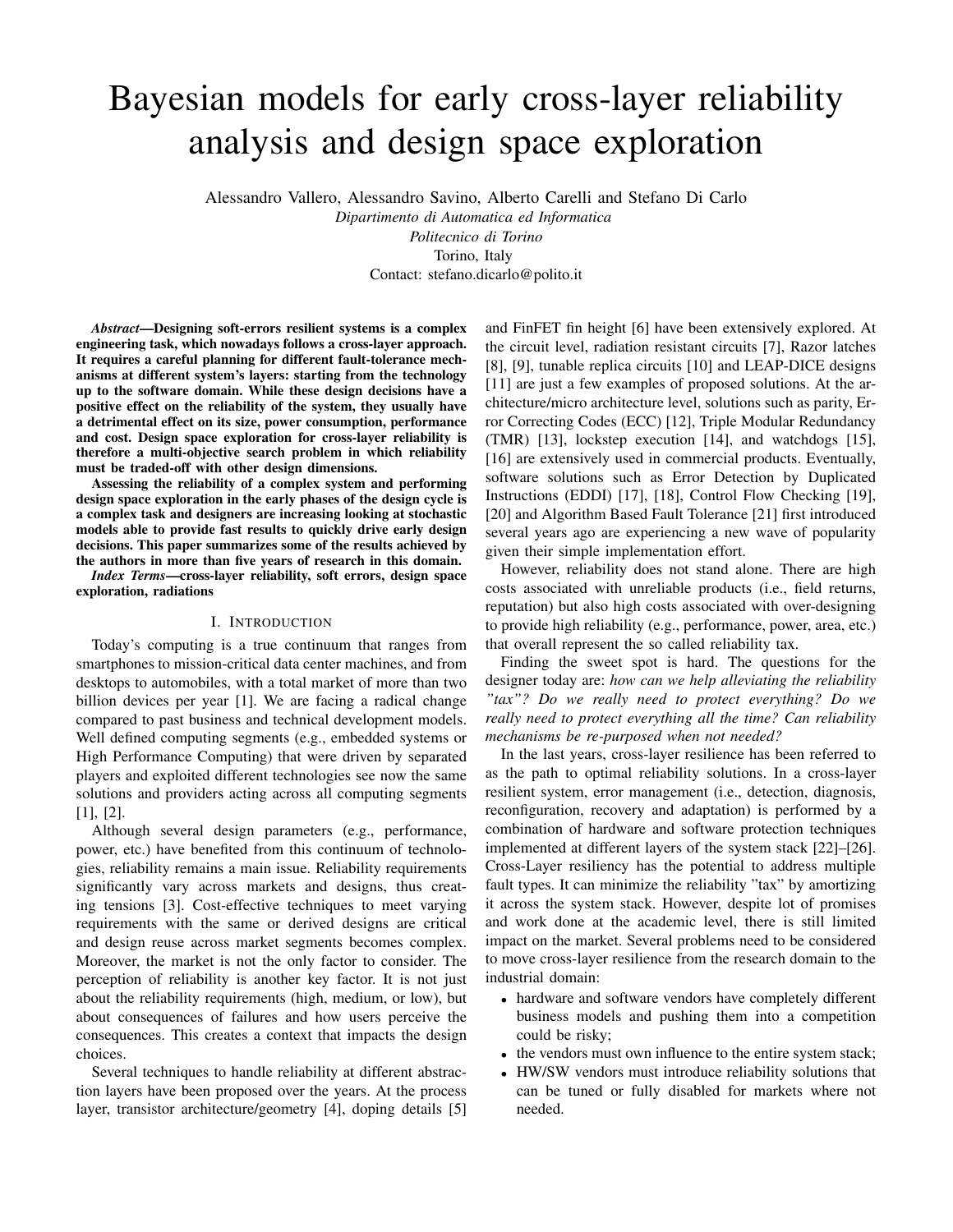Overall, a cross-layer holistic design approach has several advantages compared to traditional single layer techniques, but it increases the complexity of the design process since a larger design space must be explored. This translates into an increasing demand for system-level reliability analysis frameworks able to evaluate different combinations of crosslayer error protection techniques early in the design cycle and to perform design space exploration (DSE) efficiently [27], [28]. Unfortunately, such tools still lack maturity, especially compared to those available to optimize other design parameters such as power and performance.

In the following sections, the results of more than five years of research by the authors both in the reliability analysis and the design space exploration domains.

### II. STOCHASTIC TECHNIQUES FOR EARLY CROSS LAYER RELIABILITY ANALYSIS AND DESIGN SPACE EXPLORATION

Figure 1 depicts our cross-layer reliability design framework. It provides two main functionalities: a fast and accurate model to evaluate the reliability of complex systems early in the design time and an efficient multi-objective DSE system supporting the designers during the initial design choices. The framework focuses on Radiation Induced Failures (RIF) leading to soft errors in memory structures.

The core of the framework is a stochastic Bayesian reliability model. We strongly believe that the complexity of next generation computing systems requires stochastic approaches able to handle the complexity of the modeling task.

#### *A. Reliability Analyzer*

Creating frameworks for cross-layer reliability analysis is difficult. They require to integrate data generated by different design teams.

Register Transfer Level (RTL) or gate level fault injection is among the most accurate tools to perform accurate reliability analysis [36], [37]. Nevertheless, even using statistical fault injection, the complexity of the required simulations (especially when considering large memory arrays) is too high to allow the analysis of several cross-layer combinations of error mitigation mechanisms. This is a critical issue in the early design phases when fast evaluations are required to take informed design decisions. Moreover, critical elements of the systems such as the operating system, drivers and filesystems are hard to model in an RTL simulation environment.

To overcome these limitation, in our research we developed a full framework named SyRA (System Reliability Analyzer) able to analyze the impact of radiation induced soft errors in the memory arrays of a complex computing cores (i.e., microprocessor, GPUs) [25], [34]. SyRA has been created to support designers in the early phases of the design, considering all layers of a system from the hardware up to the application software (including the operating system). SyRA exploits a multi-level hybrid Bayesian model to describe the target system and to estimate different reliability metrics. The construction of the system is based on simulations at the different abstraction levels. This allows us to speed up the analysis and therefore to cope with the complexity of the simulation of the full software stack. SyRA can compute several reliability metrics including Architecture Vulnerability Factor (AVF), Failures In Time (FIT) rate, and Executions Per Failure (EPF). The last metric enables the designer to tradeoff reliability and performance in a single measure providing a valuable tool to optimize a computing system.

The complete tool-chain developed to build the model is described in [25], [34] and an example of the accuracy of the analysis performed by SyRA is reported in Figure 2. The proposed framework scales efficiently with the complexity of the system. On average it is 68% faster than full microarchitecture level fault injection and two orders of magnitude faster than RTL fault injection while maintaining a comparable accuracy [38].

#### *B. Design Space Exploration*

Bayesian inference supported by SyRA enables speculation on the effects that different protection mechanisms have on the system. This feature has been used to build ReDO (Reliability Design Optimizer), a DSE framework to build soft error resilient computing systems [35]. ReDO is designed to support the early phase of the design of a computing system. It evaluates the application of selected classes of cross-layer soft error protection techniques taking into account multiple design objectives. Exploiting this framework during the design phase, reliability can be traded-off with other design constraints, i.e., hardware area, software size, performance and power consumption.

ReDO internally models the target system resorting to our proposed reliability Bayesian model [25], [34]. This model provides a very compact component based representation of the system stack (from the fabrication technology up to the software layer).

On top of the reliability model of the system, ReDO builds a new exploration heuristic, based on the extremal optimization (EO) theory [39]. The heuristic is designed to efficiently explore the design space composed of different combinations of cross-layer protection mechanisms applied to the components of the system. The goal of the EO is to optimize a global variable by improving local variables that involve co-evolutionary avalanches. This is important in a cross-layer reliability scenario in which we want to evaluate how the application of different combinations of local protection mechanisms in selected components of the system (improvements of local variables) affect the global characteristics of the system in terms of reliability combined with power, area and performance (global variable).

The combination of the proposed reliability model with the DSE heuristic supports the analysis of a complex system in a limited computation time. This makes ReDO an interesting option to support designers in the early phases of the design cycle, when strategic decisions must be taken to design highly optimized systems.

The full framework is described in [35]. Figure 3 shows an example of the AVF improvement that ReDO can achieve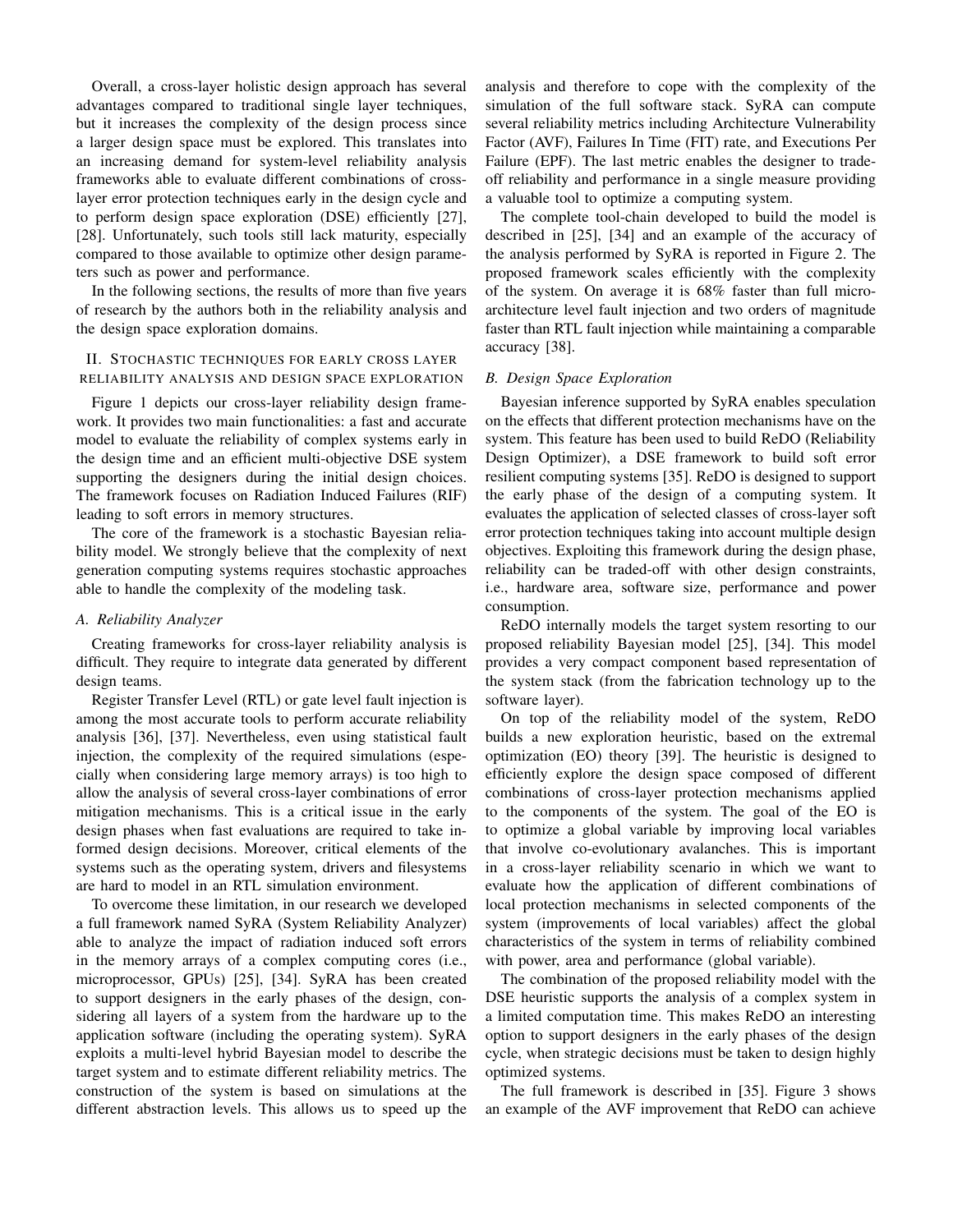

Fig. 1. Overview of our complete cross-layer reliability framework. The component characterization toolset integrates a set of characterization tools for technologies [29], CPUs [30], GPUs [31] [32] and software routines [28] [33]. The tools are used to build the Bayesian Reliability model that is at the core of our System Reliability Analyzer (SyRA) [25], [34]. Eventually, the reliability model is exploited by our Reliability Design Optimizer (ReDO) [35] to evaluate several combinations of cross-layer mechanism and to trade-off them with other design parameters such as Power and Area.



Fig. 2. Adapted from [34]. Results obtained using SyRA to estimate the AVF of five different applications executed an ARM Cortex A9. The figure compares estimation provided by SyRA with those obtained using precise RTL fault injection. The full experimental setup is described in [34].

for different software benchmarks when given the freedom to play with different microprocessor architectures and different HW/SW fault tolerance mechanisms.

#### III. CONCLUSIONS

Reliability is a critical vector for the whole compute continuum. Understand the requirements of the different markets and find cost-effective solutions to address reliability in an everchallenging space is a key goal to drive down costs, increase innovation and accelerate time to market.

One of the primary need to reach this goal is to support designers with dedicated frameworks able to easy the task of



Fig. 3. Results obtained using ReDO to optimize different microprocessor based systems. The full experimental setup is described in [35].

reducing the reliability "tax" driving the available resources toward the implementation of highly optimized systems.

The framework presented in this paper is an example going in this direction that may work as a stimulus for future researches in the field.

#### **REFERENCES**

- [1] D. Buchholz and I. J. Dunlop, "The future of enterprise computing: Preparing for the compute continuum," *IT@ Intel White Paper, Intel IT*, 2011.
- [2] S. Di Carlo, A. Vallero, D. Gizopoulos, G. Di Natale, A. Gonzalez, R. Canal, R. Mariani, M. Pipponzi, A. Grasset, P. Bonnot, F. Reichenbach, G. Rafiq, and T. Loekstad, "Cross-layer early reliability evaluation: